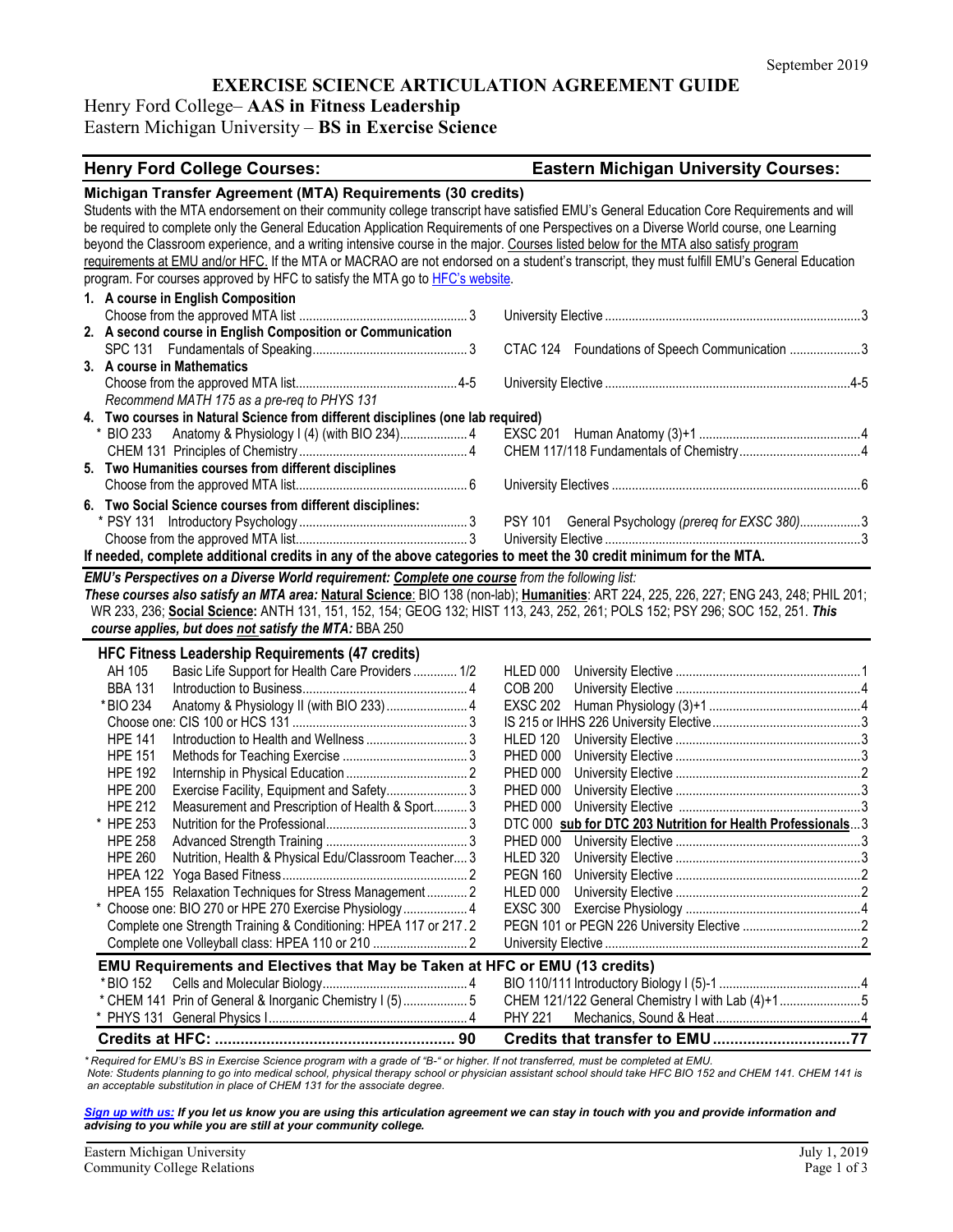**EXERCISE SCIENCE ARTICULATION AGREEMENT GUIDE** Henry Ford College– **AAS in Fitness Leadership** Eastern Michigan University – **BS in Exercise Science**

# **Completion of the BS in Exercise Science at EMU**

## **Major Requirements (47 credits)**

| <b>Required Courses</b>      |                                            | (41 credits) |
|------------------------------|--------------------------------------------|--------------|
| <sup>1</sup> EXSC 144        | Introduction to Exercise Science2          |              |
| <b>EXSC 205</b>              | Quantitative Mthds in Exercise Science3    |              |
| <b>EXSC 305</b>              |                                            |              |
| <sup>2</sup> EXSC 330L4      | Practicum in Exercise Science3             |              |
| <sup>3</sup> EXSC 380W       | Exercise and Sport Psychology3             |              |
| <b>EXSC 405</b>              |                                            |              |
| <b>EXSC 410</b>              |                                            |              |
| <b>EXSC 430</b>              | Clinical Exercise Electrocardiology 3      |              |
| <sup>3</sup> EXSC 431W       |                                            |              |
| <b>EXSC 432</b>              | Exercise Programming and Prescription3     |              |
| <b>EXSC 433</b>              | Principles of Sport Performance Training.3 |              |
| <sup>2</sup> EXSC 480L4      | Internship in Exercise Science8            |              |
| <b>EXSC Elective Courses</b> |                                            | (6 credits)  |

Complete six credits from the following:

| EXSC 408              | Exercise Epidemiology (3)            |
|-----------------------|--------------------------------------|
| <sup>4</sup> EXSC 412 | Endurance Training & Performance (3) |

|                       | <sup>4</sup> EXSC 412 Endurance Training & Performance (3 |
|-----------------------|-----------------------------------------------------------|
| <b>EXSC 415</b>       | Diabetes and Obesity (3)                                  |
| <b>EXSC 418</b>       | Human Cadaver Laboratory (3)                              |
| <sup>4</sup> EXSC 419 | Sports Spplmnts & Ergogenic Aids (3)                      |
| <b>EXSC 435</b>       | Intro to Echocardiography (3)                             |

**Sample Full time Sequences:**

*Courses may not be offered every semester. Consult advisor to plan a program of study.*

| <b>Fall Semester Start</b> |                                                           | (14 credits)           |
|----------------------------|-----------------------------------------------------------|------------------------|
| <b>EXSC 144</b>            |                                                           |                        |
| <b>EXSC 205</b>            |                                                           |                        |
| <b>EXSC 305</b>            | F, W, S; pre-req PHY 221, EXSC 201 & 202 3                |                        |
| <b>EXSC 405</b>            | F, W; pre-req: EXSC 201 & 202 3                           |                        |
|                            |                                                           |                        |
| Winter                     |                                                           | $(16 \text{ credits})$ |
| <b>EXSC 410</b>            | F, W; pre-req: EXSC 300 & admitted4                       |                        |
| <b>EXSC 430</b>            | F, W; pre-req EXSC 300 & admitted3                        |                        |
|                            | <sup>3</sup> EXSC 431W F, W; pre-reg EXSC 300 & admitted3 |                        |
| <b>EXSC 432</b>            | F, W; pre-req EXSC 410 & admitted3                        |                        |
| <b>EXSC 433</b>            | F, W; pre-req EXSC 300, EXSC 305 &                        |                        |
|                            |                                                           |                        |
| Summer                     |                                                           | (9 credits)            |
|                            | <sup>1</sup> EXSC 330L4 F, W, S; pre-req EXSC 300 3       |                        |
|                            | EXSC 380W F, W, S; pre-req PSY 1013                       |                        |
|                            |                                                           |                        |
| <b>Fall Semester</b>       |                                                           | (8 credits)            |
|                            |                                                           |                        |

*1 Required for admission to EMU's Exercise Science Program with a grade of B- or better.*

*2 Satisfies EMU's Learning Beyond the Classroom requirement*

*3 Satisfies EMU's Writing Intensive requirement*

*4 Recommended for students on this agreement*

*Note: It is recommended you contact EMU as soon as you are considering transferring to receive advising. Please see the contact information for EMU on the third page.*